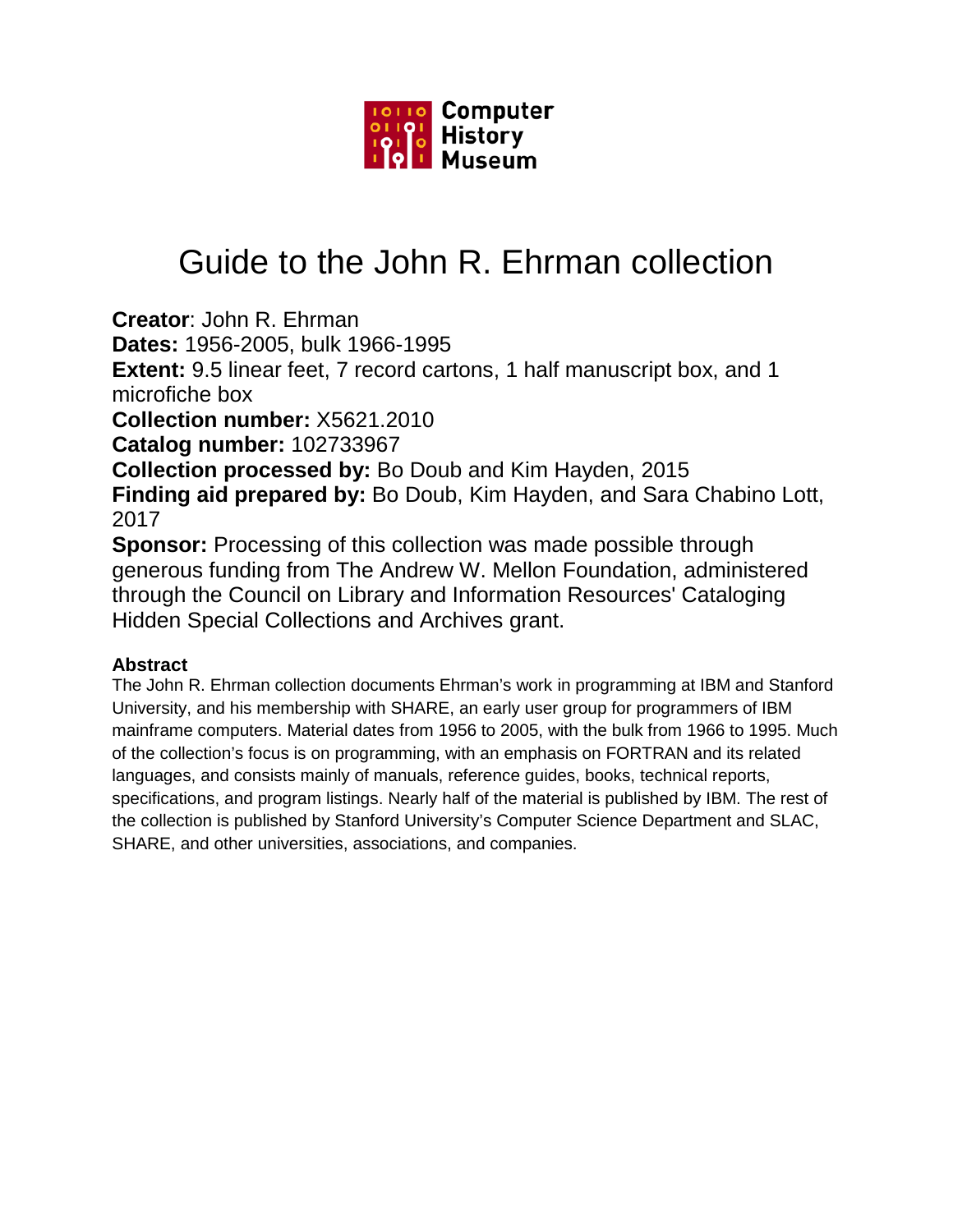# **Administrative Information**

### **Access Restrictions**

The collection is open for research.

### **Publication Rights**

The Computer History Museum (CHM) can only claim physical ownership of the collection. Copyright restrictions may apply and users are responsible for satisfying any claims of the copyright holder. Requests for copying and permission to publish, quote, or reproduce any portion of the Computer History Museum's collection must be obtained jointly from both the copyright holder (if applicable) and the Computer History Museum as owner of the material.

#### **Languages**

Collection material is primarily in English, with a small amount of material in French.

### **Preferred Citation**

[Identification of Item], [Date], John R. Ehrman collection, Lot X5621.2010, Box [#], Folder [#], Catalog [#], Computer History Museum.

# **Immediate Source of Acquisition**

Gift of John Ehrman, 2009.

#### **Repository**

Computer History Museum 1401 N. Shoreline Blvd. Mountain View, CA 94043 USA 650-810-1010 [research@computerhistory.org](mailto:research@computerhistory.org) [www.computerhistory.org](http://www.computerhistory.org/)

# **Biographical/Historical Note**

John R. Ehrman was born in Richmond, Virginia on July 5, 1935. He received his bachelor's degree in physics from Oberlin College in 1956. Ehrman was first introduced to programming and computers during his time at the University of Illinois at Urbana-Champaign, where he managed the Academic Computer Center and taught introductory programming courses from 1963 to 1965. He also received his PhD from U of I in theoretical physics in 1963. After finishing at U of I, Ehrman moved on to Stanford University, where he provided computer support to physicists and engineers, worked in the Computation Center of the Stanford Linear Accelerator Center (SLAC), and taught students in IBM Assembler Language programming. Ehrman worked and taught at Stanford from 1966 to 1983. In March of 1983, Ehrman began a 33-year career at IBM, ending as senior programmer in 2016. During his time at IBM, Ehrman created and led development of IBM's High Level Assembler (HLASM), gave presentations at many user group conferences, and visited customer sites to provide advice and assistance. Throughout his career, Ehrman has been an active member of the user group, SHARE. Ehrman first became a member of SHARE in 1964, and his membership activities include designing an early instance of the group's logo, serving as project manager for various Assembler and FORTRAN-related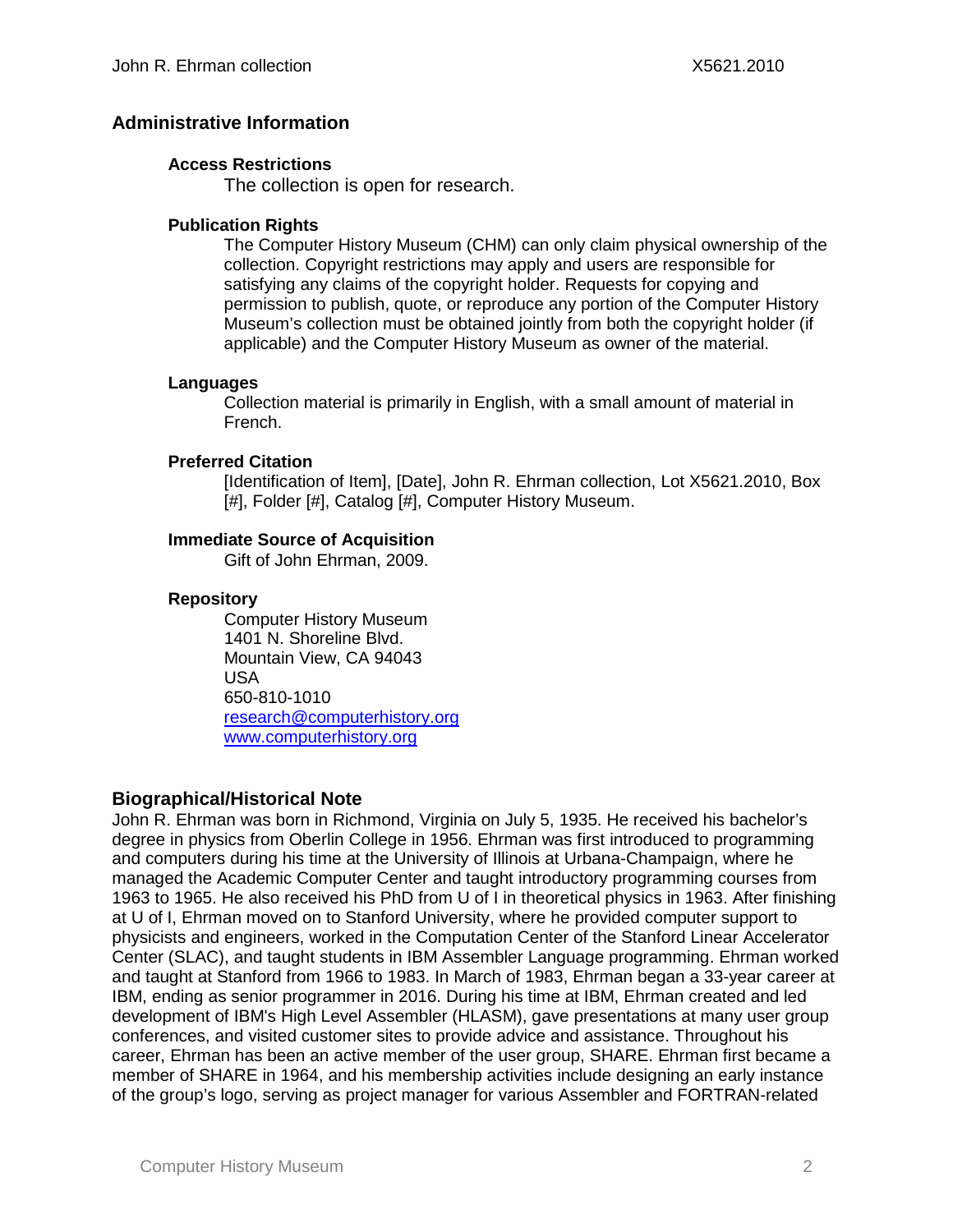initiatives, chairing the Fortran Standards Committee, serving on the SHARE Board of Directors, and cofounding the annual SHARE Academy: Assembler Bootcamp with Michael Stack. Ehrman retired from IBM and SHARE in 2016.

# **Scope and Content of the Collection**

The John R. Ehrman collection contains material collected or created by Ehrman that documents his work at IBM and Stanford University, and his membership with SHARE. Records date from 1956 to 2005, with the bulk from 1966 to 1995. Most of the collection consists of manuals, reference guides, books, technical reports, specifications, and program listings. Much of the records' focus is on programming, with an emphasis on FORTRAN and its related languages.

Nearly half of the collection is made up of material published by IBM, with some of it pre-dating Ehrman's employment there. A significant portion of the IBM material is related to the IBM System/360 and IBM System/370 and their operating systems, the Basic Assembly Language (BAL) and its successors, and other programming languages.

Though containing less material, the records related to Stanford and SHARE provide a background in the development of FORTRAN and other languages and programs. The Stanford records highlight the ACME (Advanced Computer for Medical Research) time-sharing system, typesetting and typography programming, and the programming languages MORTRAN and FORTRAN. The SHARE material contains a large amount of records specific to the group's involvement in the development of FORTRAN, in addition to records related to SHARE meetings and technical reports.

The final series in the collection contains manuals, specifications, technical reports, books, program listings, conference proceedings, catalogs, and newsletters from a variety of companies, associations, and universities not represented in the first three series. Topics vary, but much of the material is about FORTRAN and related languages, computer design, and programming.

# **Arrangement**

The collection is arranged into 4 series: Series 1, IBM records, 1965-1997 Series 2, Stanford University technical reports and manuals, 1966-1983 Series 3, SHARE records, 1964-2005 Series 4, Other organizations records, 1956-1991

# **Indexing Terms**

Assembly languages (Electronic computers) Computer programming Ehrman, John R. FORTRAN International Business Machines Corporation SHARE (Association)

# **Separated Material**

Books, software, and physical objects were separated from the main collection, including packaged Apple Computer software, floppy disks, and a KoalaPad tablet.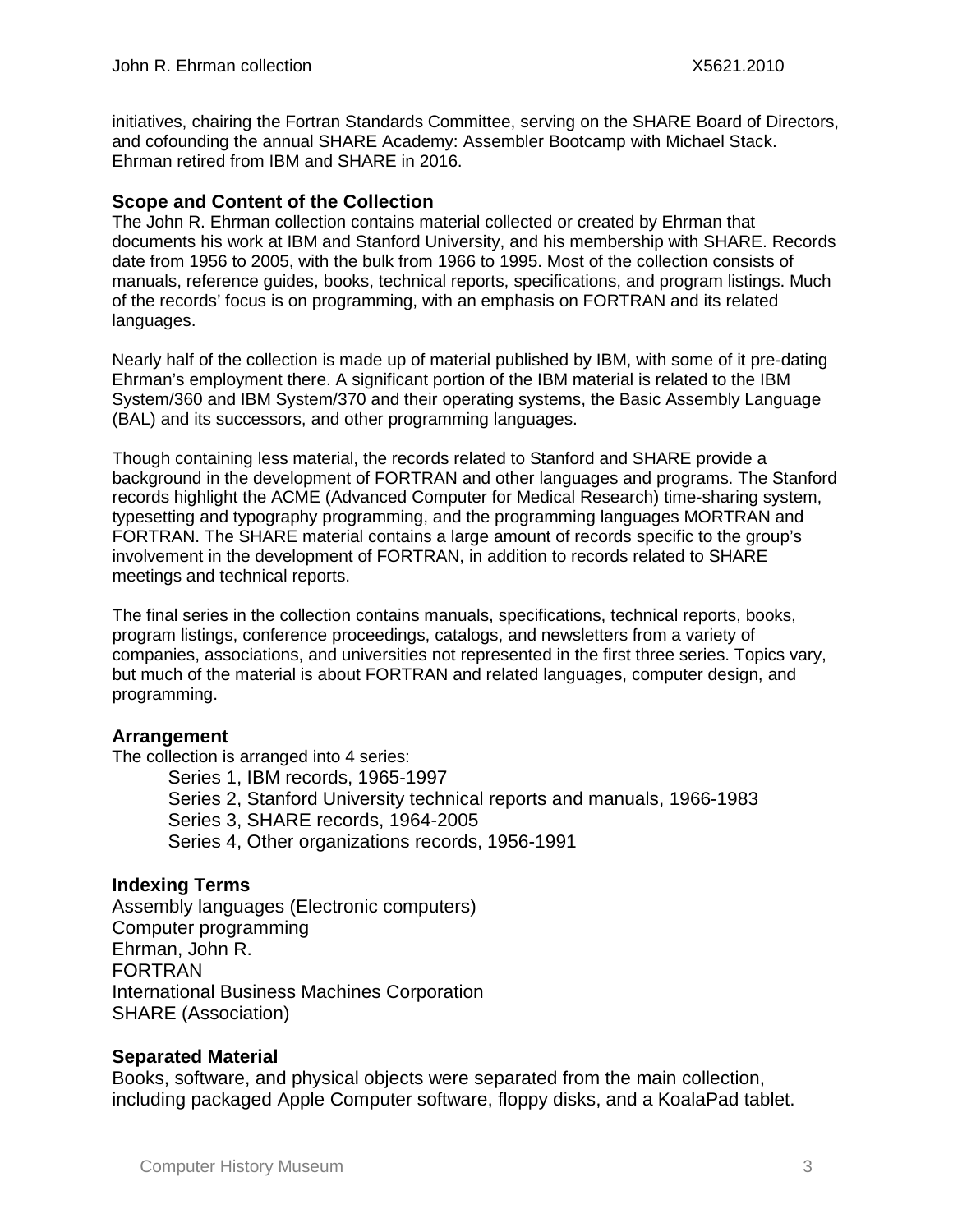Issues of the periodical *SHARE Secretary's Distribution* (*SSD*) were also separated from the collection. To view catalog records for separated material search the CHM catalog at [http://www.computerhistory.org/collections/search/.](http://www.computerhistory.org/collections/search/)

# **Related Collections at CHM**

John Ehrman papers, Lot X3468.2006.

John Ehrman manual collection, Lot X4155.2008.

Gift of John Ehrman, Lot X7492.2015.

# **Collection Contents**

#### **Series 1, IBM records, 1965-1997**

This series consists of material published by IBM and collected by Ehrman. Many of the records in this series pre-date Ehrman's career at IBM, which began in 1983. Types of material in this series include manuals, reference guides, books, technical reports, and course material and student workbooks from training and education internal to IBM. The IBM System/360 and IBM System/370 are well-documented in this series -- especially material relating to their operating systems and the Basic Assembly Language (BAL), which was used in programming the S/360 and S/370. Successors of BAL, commonly referred to as "Assembler" languages, are also prevalent in this material. Other technologies that frequently appear in this series include IBM's RISC System/6000 (RS/6000), PL/I, High-Accuracy Arithmetic (ACRITH), FORTRAN, and FORMAC (FORmula MAnipulation Compiler). Also included is a 1995 analyst report created by D.H. Andrews Group for IBM titled "IBM's Software Strategy." This series is arranged chronologically.

# **Series 2, Stanford University technical reports and manuals, 1966-1982**

This series comprises technical reports and manuals published by Stanford University while Ehrman worked there. Material dates from 1966 to 1982 and is from the Computation Center, Computer Science Department, Electrical Engineering Department, Artificial Intelligence Laboratory, Computer Systems Laboratory, Stanford Linear Accelerator Center (SLAC), and Stanford Research Institute (SRI). Half of the material is related to three subjects: ACME (Advanced Computer for Medical Research), a time-sharing system developed by the Stanford Computation Center for the Stanford School of Medicine; typesetting and typography programming; and the programming language MORTRAN. Other topics include FORTRAN, algebraic algorithms, floating point systems, and programming. There are also two reports that present the questions and solutions from Stanford University's Computer Science Department comprehensive examinations from 1972 to 1978 and qualifying examinations from 1965 to 1978. Donald E. Knuth, Gio Wiederhold, Christopher J. Van Wyk, and Charles T. Zahn are the authors of many of the reports. This series is arranged alphabetically by folder title.

# **Series 3, SHARE records, 1964-2005**

This series contains material collected or created by Ehrman from 1964 to 2005 while he was a member of SHARE. A quarter of the material is related to SHARE's involvement in the development of FORTRAN, including a presentation on the 25th anniversary of FORTRAN by IBM's Elliott Nohr, issues of the *SHARE Fortran Project Newsletter*, and FORTRAN program libraries. Another large part of this series is made up of material collected for use during SHARE's 20th, 30th, and 50th anniversaries, including proceedings from the first three SHARE meetings in 1955, a brief history of SHARE and its meetings, reminiscences of past SHARE meetings, and a transcript from the 1972 SHARE Meeting of Pioneers. Also included are reports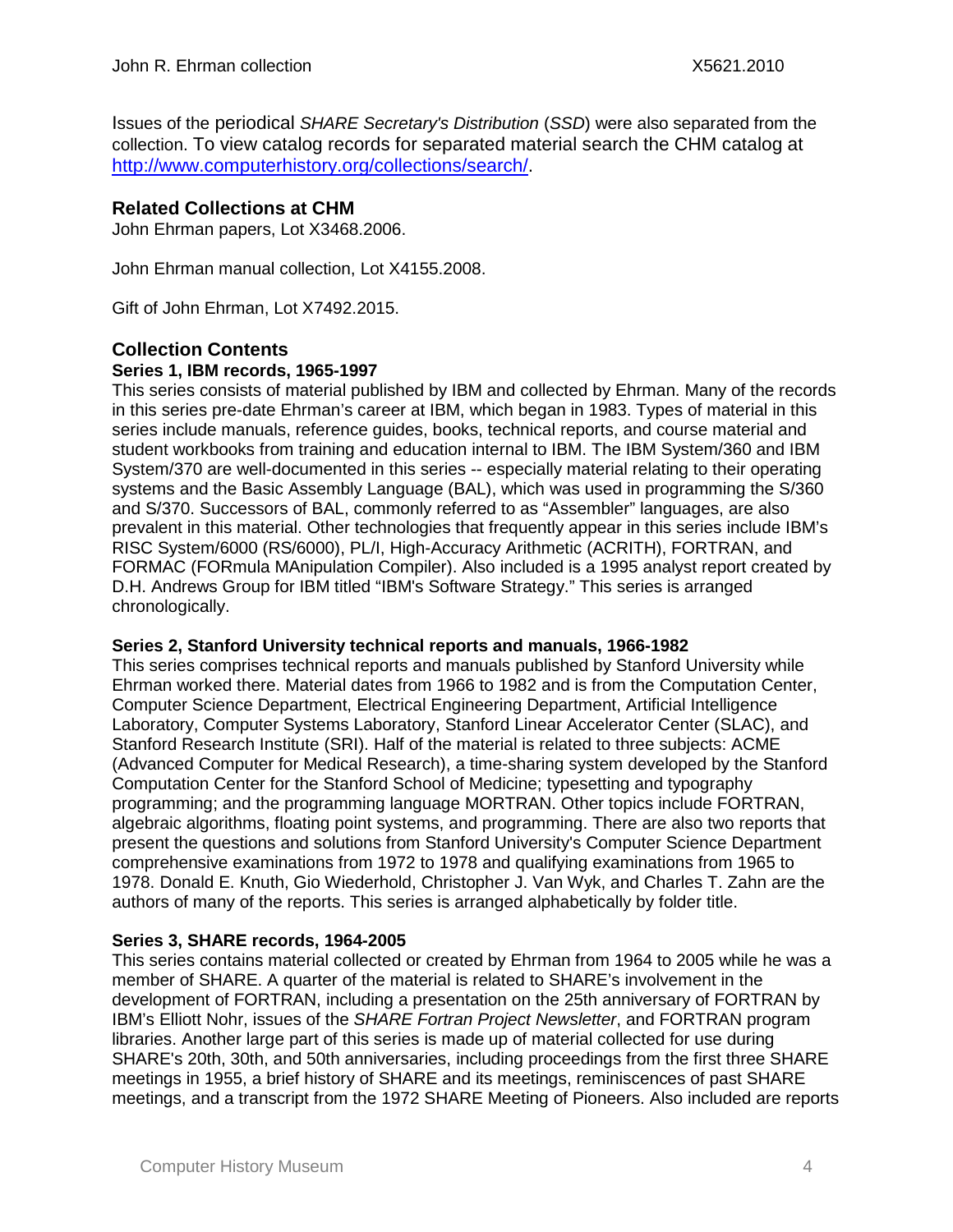and papers published by SHARE, and SHARE songbooks, which were used at the Esprit de Corps session, known as the SHARE or HASP sing-along, at annual SHARE meetings and include familiar songs with the lyrics rewritten so they are related to SHARE and HASP. This series is arranged alphabetically by folder title.

# **Series 4, Other organizations records, 1956-1991**

This series contains material collected by Ehrman that was published by companies, associations, and institutions other than those represented in the first three series of the collection. Material dates from 1956 to 1991. The majority of material is made up of manuals, specifications, and technical reports, but there are also books, program listings, conference proceedings, catalogs, and newsletters. Topics vary, but most of the material is about FORTRAN and related languages, computer design, and programming. Much of the material was published by universities, including an IBM 7090 program library from the University of Illinois; University of Michigan Terminal System program descriptions and manuals; and FORTRAN-related specifications and manuals from Pennsylvania State University, Purdue University, and University of British Columbia. There are a large number of technical reports from Bell Laboratories, and a smaller number from Argonne and Los Alamos National Laboratories, University of Illinois, University of California at Santa Cruz, and other organizations. The Association for Computing Machinery has a large number of newsletters in this series from it SIGSAM and FORTRAN groups. Xerox PARC, Raytheon, Terrapin, and Microsoft all have material in this series, as well. This series is arranged alphabetically by folder title.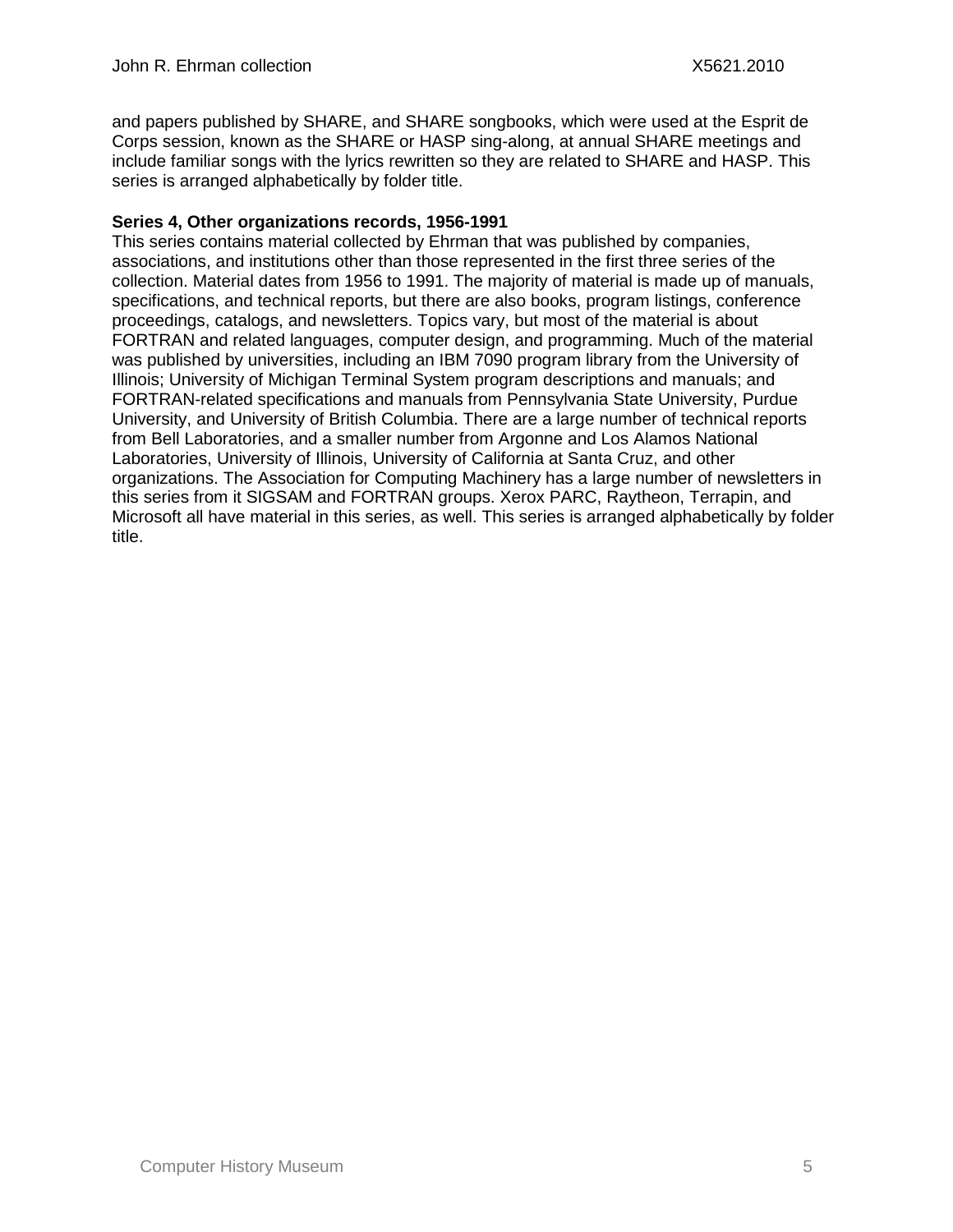|          | <b>Catalog Number</b> | <b>Title</b>                                                                            | <b>Date</b>           |
|----------|-----------------------|-----------------------------------------------------------------------------------------|-----------------------|
|          |                       | <b>Folder List</b>                                                                      |                       |
|          |                       | <b>IBM</b> records                                                                      |                       |
| Box 1    | 102773955             | <b>FORMAC</b> technical reports                                                         | 1965                  |
| Box 1    | 102773956             | 1054 paper tape reader and 1055<br>paper tape punch manuals                             | 1965-1966             |
| Box 1    | 102773958             | Systems reference library - IBM<br>System/360 Operating System                          | 1966-1969             |
| Box 1    | 102773957             | IBM System/360 Operating System<br>manuals                                              | 1966-1972             |
| Box 1    | 102773961             | IBM System/360 principles of<br>operation                                               | 1967; 1970            |
| Box 1    | 102773959             | PL/I reports, technical papers, and<br>course material                                  | 1967-1969; 1981; 1983 |
| Box 1    | 102773960             | IBM System/360 student workbooks<br>and course material                                 | 1967-1970             |
| Box 1    | 102773962             | Number systems and introduction to<br>IBM data processing systems<br>student workbooks  | 1968                  |
| Box 1    | 102773963             | <b>Total Operations Processing System</b><br>(TOPS) for the Southern Pacific<br>Company | 1968                  |
| Box 1    | 102773964             | IBM 29 card punch reference<br>manual                                                   | 1968-08               |
| Box 1; 2 | 102773965             | Assembler languages programmer's<br>guides and technical reports                        | 1968-1982             |
| Box 2    | 102773966             | Basic Programmer Training (BPT)<br>course material                                      | 1969                  |
| Box 8    | 102773968             | Reference summary booklets and<br>reference cards                                       | 1970-1994             |
| Box 2    | 102773967             | More about computers                                                                    | 1971                  |
| Box 2    | 102773969             | Brief survey of languages used for<br>systems implementation                            | 1971-10               |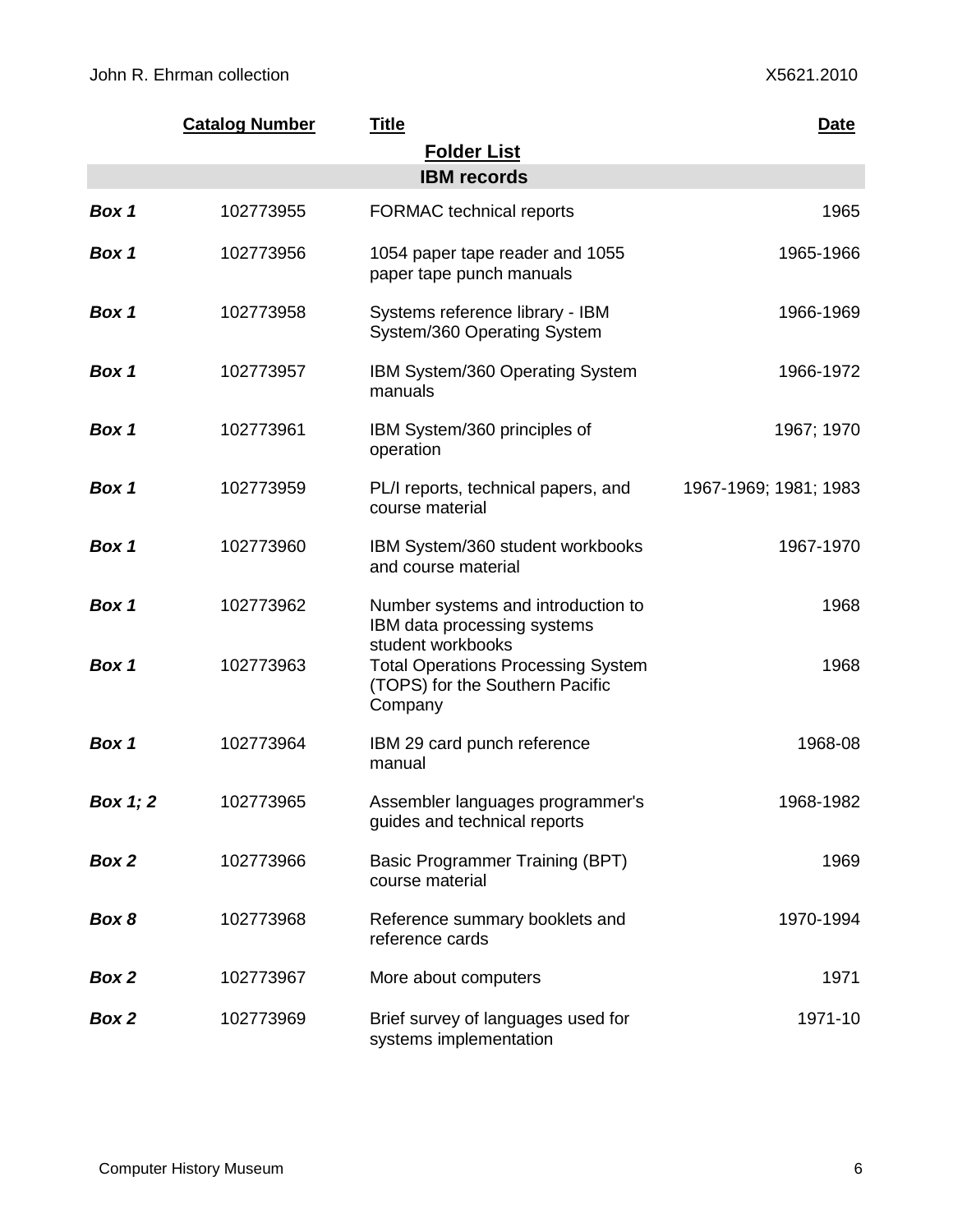|       | <b>Catalog Number</b> | <b>Title</b>                                                                 | Date            |
|-------|-----------------------|------------------------------------------------------------------------------|-----------------|
|       |                       | <b>IBM</b> records                                                           |                 |
| Box 2 | 102773970             | Training notebook for Information<br>Management System (IMS)                 | 1972            |
| Box 9 | 102773972             | ASCII art from impact printer                                                | 1972-1974       |
| Box 2 | 102773973             | IBM System/370 principles of<br>operation                                    | 1973; 1981-1987 |
| Box 2 | 102773974             | Introduction to the IBM 3850 Mass<br>Storage System (MSS)                    | 1975-1977       |
| Box 2 | 102773975             | IBM internal course on processor<br>architecture                             | 1978            |
| Box 2 | 102773971             | Compiler design course material                                              | ca. 1978        |
| Box 9 | 102773976             | System/370 Fortran H extended                                                | 1980-1981       |
| Box 3 | 102773977             | Vocabulary for data processing,<br>telecommunications, and office<br>systems | 1981-07         |
| Box 3 | 102773978             | A personal history of APL                                                    | 1982-10         |
| Box 3 | 102773979             | Extended exponent range for<br><b>FORTRAN</b> users                          | 1984            |
| Box 3 | 102773980             | <b>GUIDE/SHARE Language Futures</b><br>Task Force final report               | 1984-11         |
| Box 3 | 102773981             | IBM high-accuracy arithmetic<br>(ACRITH) guides and descriptions             | 1984-1990       |
| Box 3 | 102773982             | Vectorization and vector migration<br>techniques                             | 1986-06         |
| Box 3 | 102773983             | Programming process architecture<br>workflow chart                           | 1986-10         |
| Box 3 | 102773984             | Engineering and scientific<br>subroutine library                             | 1988-11         |
| Box 3 | 102773985             | IBM's software strategy                                                      | 1995-12         |
| Box 3 | 102773986             | RISC System/6000 (RS/6000)<br>guides                                         | 1995-1997       |
| Box 3 | 102773987             | National language design guide :<br>designing internationalized products     | 1996-10         |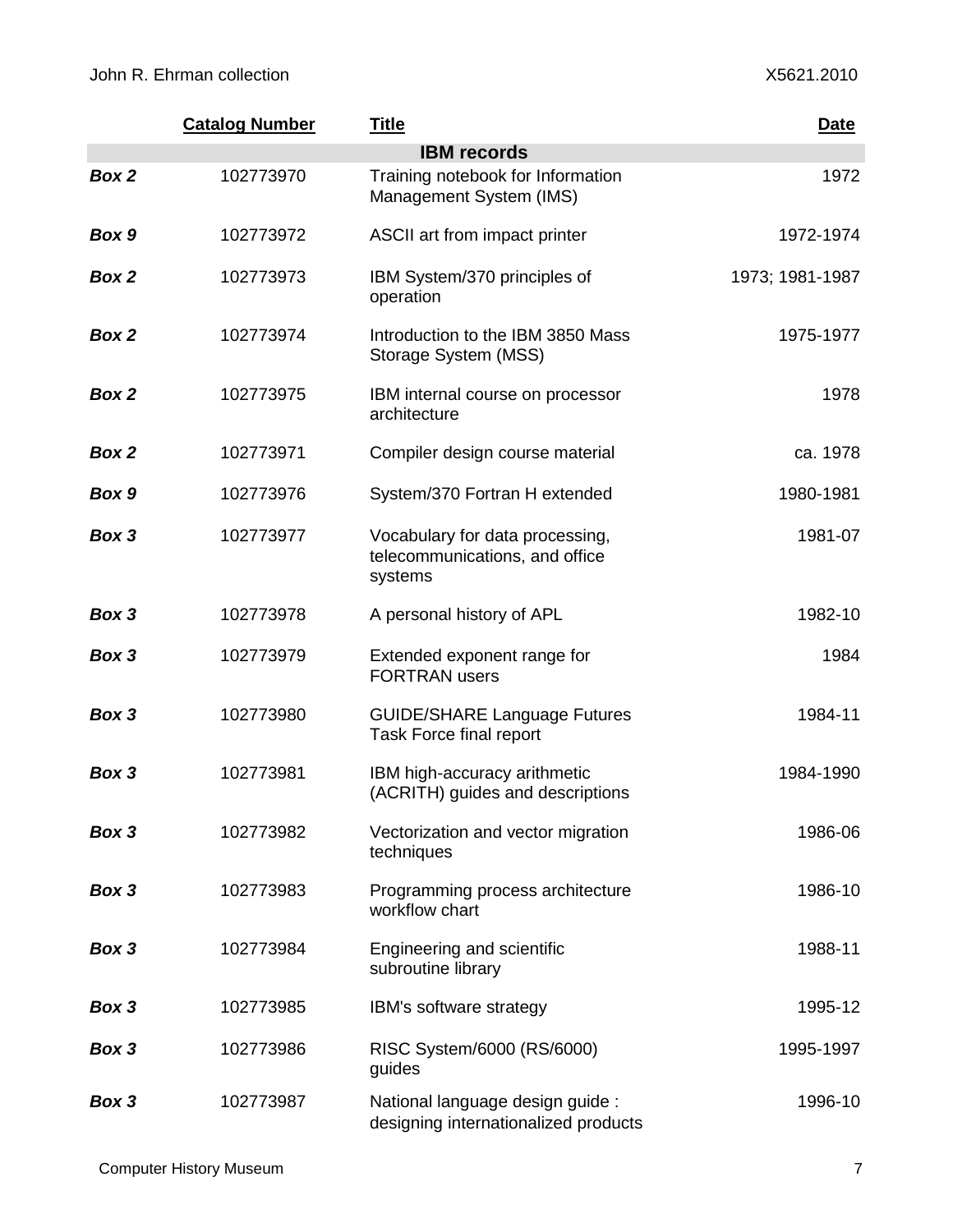|                                                          | <b>Catalog Number</b> | <b>Title</b>                                                                         | <b>Date</b>      |
|----------------------------------------------------------|-----------------------|--------------------------------------------------------------------------------------|------------------|
| <b>Stanford University technical reports and manuals</b> |                       |                                                                                      |                  |
| Box 4                                                    | 102773530             | ACME technical notes and manuals                                                     | 1966-1975        |
| Box 4                                                    | 102773539             | Brief survey of computer languages<br>for symbolic algebraic manipulation,<br>A      | 1968             |
| Box 4                                                    | 102773531             | Comprehensive and qualifying<br>examinations in computer science                     | 1978-1979        |
| Box 4                                                    | 102773532             | Floating-point technical reports                                                     | 1967-04          |
| Box 4                                                    | 102773533             | MORTRAN technical papers and<br>manuals                                              | 1973-1982        |
| Box 4                                                    | 102773528             | <b>Other Stanford University Computer</b><br>Science Department technical<br>reports | 1971; 1979; 1981 |
| Box 4                                                    | 102773535             | Programming and problem-solving<br>seminar proceedings                               | 1977-04; 1979-12 |
| Box 4                                                    | 102773536             | <b>Stanford Artificial Intelligence</b><br>Laboratory technical reports              | 1970; 1976-11    |
| Box 4                                                    | 102773537             | <b>Stanford Computer Systems</b><br>Laboratory technical reports                     | 1978-1980        |
| Box 4                                                    | 102773529             | <b>Stanford Linear Accelerator Center</b><br>(SLAC) technical reports                | 1972; 1974       |
| Box 4                                                    | 102773538             | Typesetting and typography<br>technical reports                                      | 1978-1980        |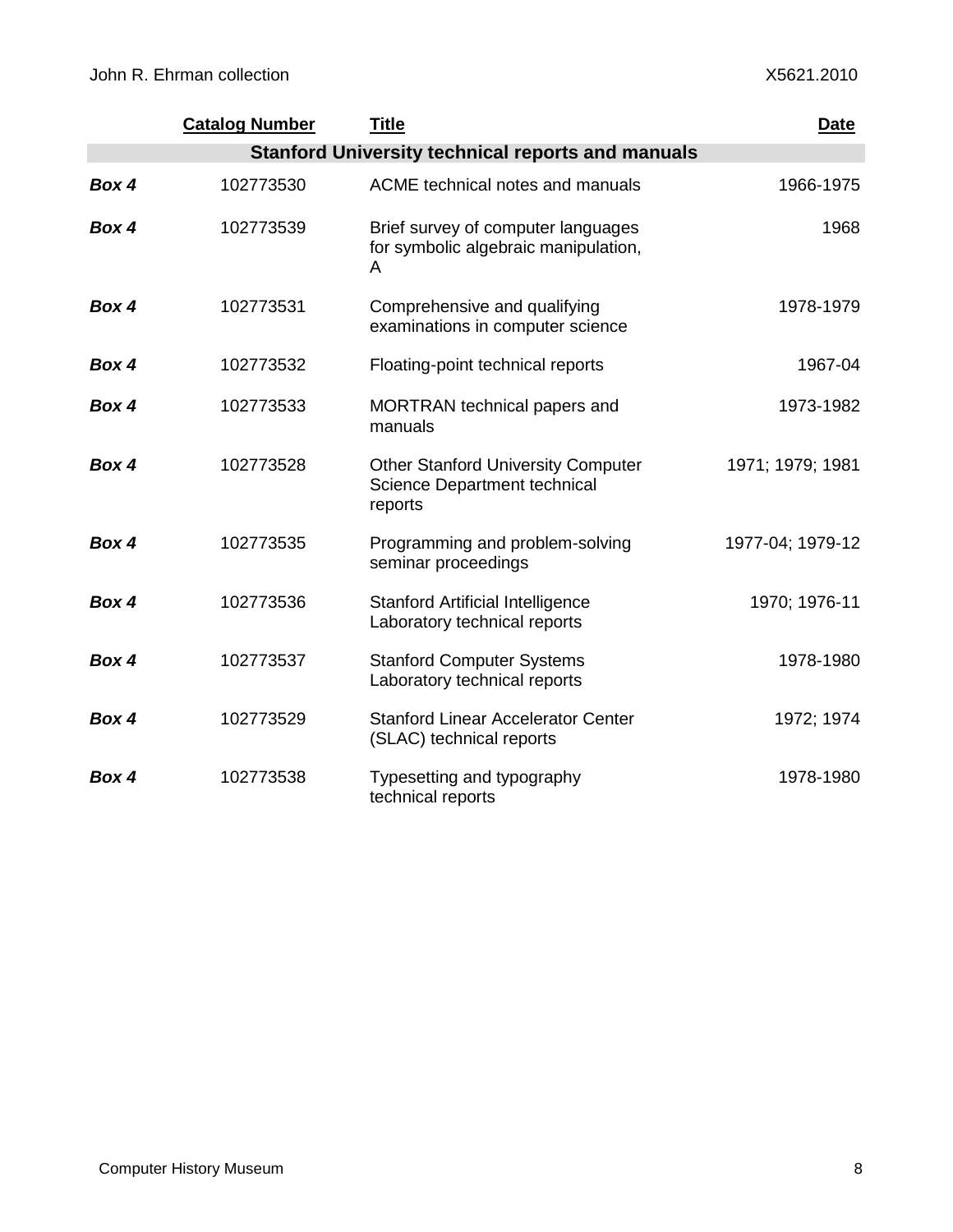|       | <b>Catalog Number</b> | <u>Title</u>                                           | Date            |
|-------|-----------------------|--------------------------------------------------------|-----------------|
|       |                       | <b>SHARE records</b>                                   |                 |
| Box 4 | 102773520             | Bumper sticker                                         | undated         |
| Box 4 | 102773523             | Program library                                        | 1964-1968       |
| Box 4 | 102773527             | Reports and papers                                     | 1969-1980       |
| Box 4 | 102773519             | SHARE background information                           | 1972-2005       |
| Box 4 | 102773518             | <b>SHARE Europe (SEAS) booklets</b>                    | 1989; 1992      |
| Box 4 | 102773526             | <b>SHARE Fortran 25th anniversary</b><br>presentation  | 1982            |
| Box 4 | 102773525             | <b>SHARE Fortran project newsletter</b>                | 1971; 1985-1996 |
| Box 5 | 102773521             | <b>SHARE</b> songbooks                                 | 1989-1992       |
| Box 5 | 102773522             | Strategic concerns of the members<br>of SHARE booklets | 1990-1992       |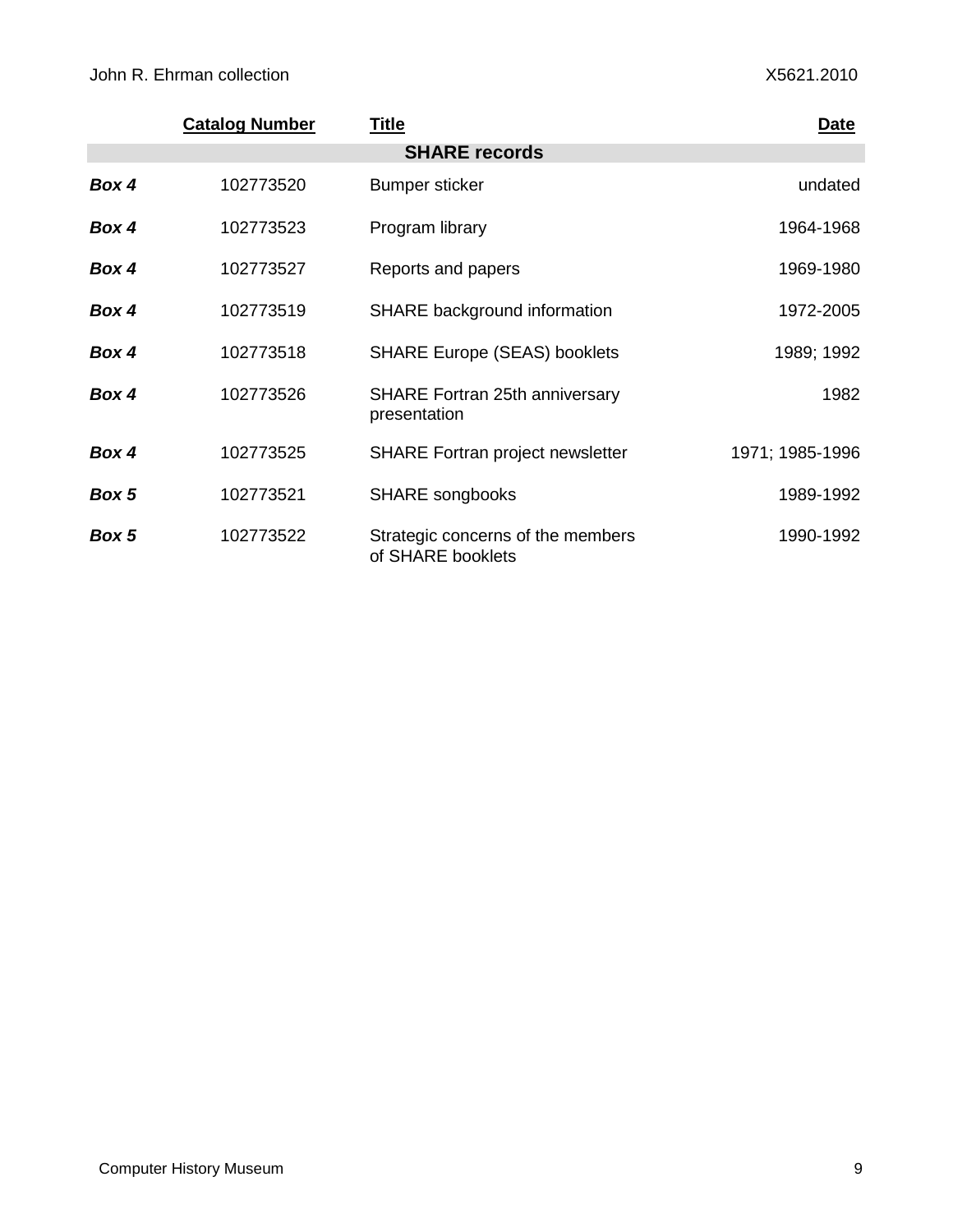|          | <b>Catalog Number</b> | <b>Title</b>                                                                           | Date       |
|----------|-----------------------|----------------------------------------------------------------------------------------|------------|
|          |                       | <b>Other organizations records</b>                                                     |            |
| Box 5    | 102773545             | <b>Argonne National Laboratory</b><br>technical reports                                | 1966-1967  |
| Box 5    | 102773543             | <b>Association for Computing</b><br>Machinery (ACM) newsletters                        | 1966-1991  |
| Box 5    | 102773548             | Augment precompiler technical<br>summary reports                                       | 1976; 1979 |
| Box 5    | 102773568             | Basic machine principles                                                               | 1972       |
| Box 5; 6 | 102773566             | Bell Laboratories computing science<br>technical reports                               | 1972-1981  |
| Box 6    | 102773552             | <b>CFORMAC: Conversational</b><br>FORMAC main program                                  | 1983-08    |
| Box 6    | 102773550             | Computer design evaluation using<br>programming language primitives                    | 1973-12    |
| Box 6    | 102773561             | Computer power and human reason<br>: from judgment to calculation                      | 1976       |
| Box 6    | 102773556             | <b>FORTH dimensions newsletter</b>                                                     | 1980-03    |
| Box 6    | 102773567             | FORTH Inc. promotional package                                                         | 1973       |
| Box 6    | 102773557             | <b>FORTUNE</b> manual                                                                  | 1972       |
| Box 6    | 102773558             | Guide to LSI implementation, A                                                         | 1980-01    |
| Box 6    | 102773544             | IF interactive FORTRAN compiler                                                        | 1973-1979  |
| Box 6    | 102773549             | <b>Industrial Real-Time FORTRAN</b><br>(IRTF) standard draft                           | 1981       |
| Box 6    | 102773546             | Los Alamos National Laboratory<br>technical reports                                    | 1970; 1972 |
| Box 6    | 102773562             | Merrill's expanded guide to<br>computer performance evaluation<br>using the SAS system | 1990       |
| Box 6    | 102773554             | Microsoft Applesoft compiler system<br>for Apple II                                    | 1983       |